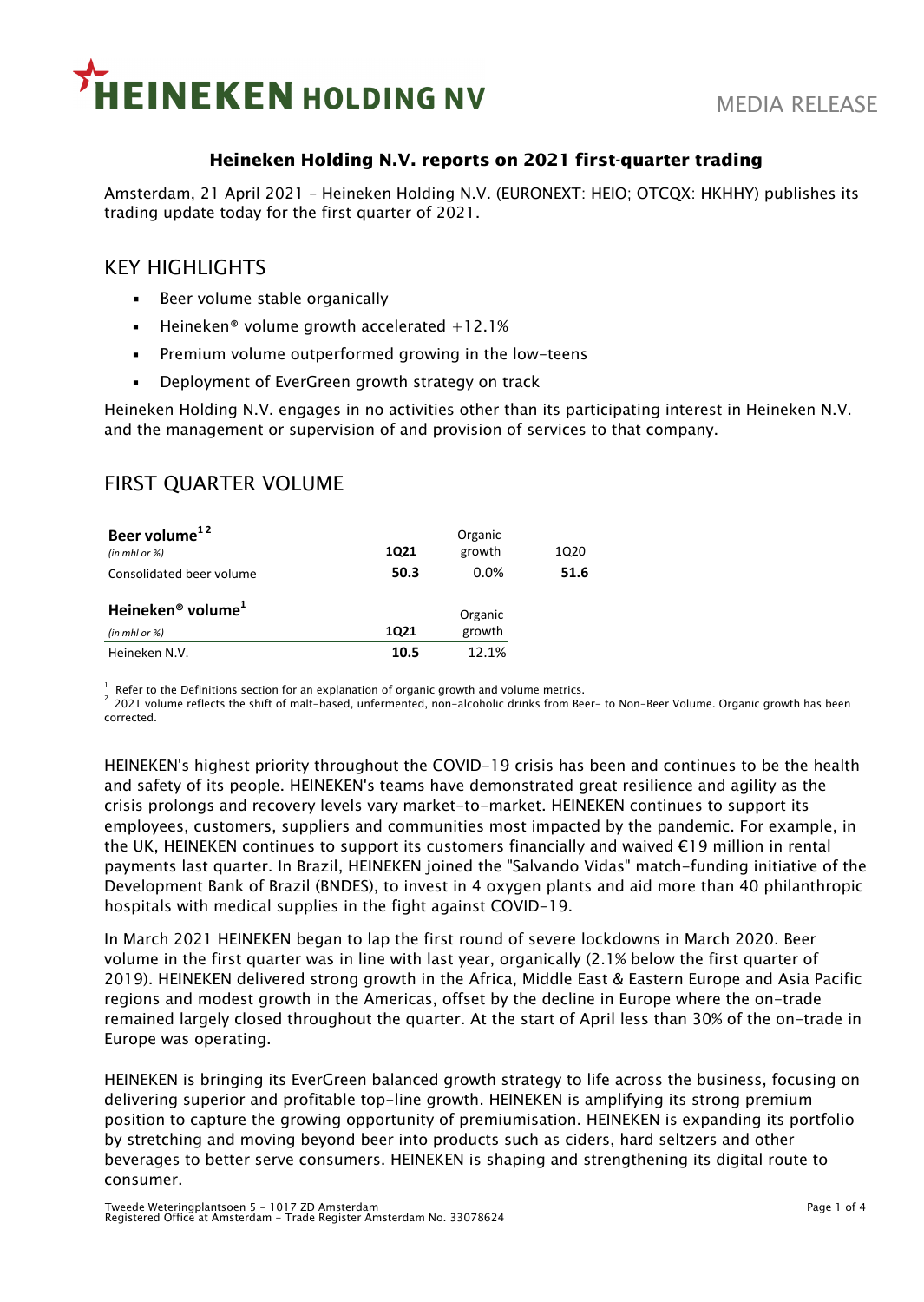

# Heineken® brand

- The **Heineken® brand** had a strong performance, well ahead of the overall market, growing 12.1% in the quarter.
- Volume grew double-digits in more than 40 markets, including Brazil, South Africa, China, Vietnam, Nigeria, Colombia, Argentina, France, Poland and Laos.
- **Heineken® 0.0** grew double-digits with strong momentum in Brazil, Mexico and the USA. Heineken® 0.0 is now available in 94 markets.
- $\cdot$  On 19 April the brand launched the latest edition of its #SocialiseResponsibly campaign 'WE'LL MEET AGAIN'. The campaign celebrates people's resilience and creativity over the last year and highlights how people found inventive ways to keep the spirit of 'going out' alive from the safety of their own homes.

# REPORTED NET PROFIT OF HEINEKEN N.V.

The reported net profit of Heineken N.V. for the first three months of 2021 was €168 million (2020: €94 million; 2019: €299 million). The effect from lower on-trade volume in Europe was more than offset by the performance of other regions and continued cost mitigation efforts.

# BUSINESS OUTLOOK

The outlook statements shared on 10 February 2021 remain unchanged. HEINEKEN's business continues to be significantly impacted by the consequences of the COVID-19 pandemic. HEINEKEN expects market conditions to gradually improve into the second part of the year, depending on the roll-out of vaccines.

# ENQUIRIES

*Media Heineken Holding N.V.* **Kees Jongsma** E-mail: cjongsma@spj.nl tel. +31 6 54 79 82 53

*Media Heineken N.V. Investors* **Sarah Backhouse José Federico Castillo Martinez** Director of Global Communication Director of Investor Relations **Michael Fuchs Janine Ackermann / Robin Achten** Corporate & Financial Communication Manager Investor Relations Manager / Senior Analyst E-mail: pressoffice@heineken.com E-mail: investors@heineken.com Tel: +31-20-5239355 Tel: +31-20-5239590

#### *Editorial information:*

Heineken Holding N.V. engages in no activities other than its participating interest in Heineken N.V. and the management or supervision of and provision of services to that company.

HEINEKEN is the world's most international brewer. It is the leading developer and marketer of premium beer and cider brands. Led by the Heineken® brand, the Group has a portfolio of more than 300 international, regional, local and specialty beers and ciders. HEINEKEN is committed to innovation, long-term brand investment, disciplined sales execution and focused cost management. Through "Brew a Better World", sustainability is embedded in the business. HEINEKEN has a well-balanced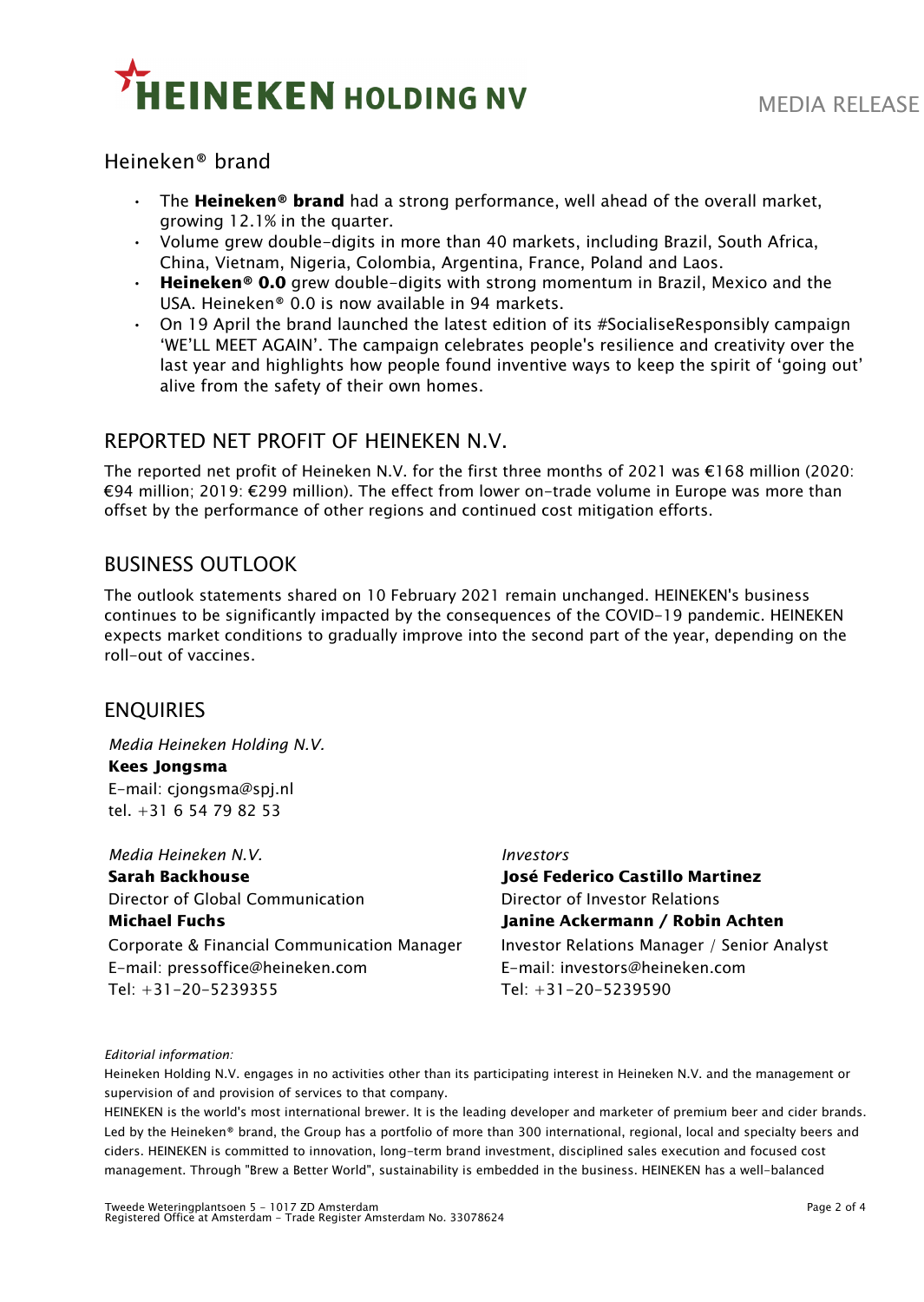# **EINEKEN HOLDING NV**

geographic footprint with leadership positions in both developed and developing markets. HEINEKEN employs over 80,000 employees and operates breweries, malteries, cider plants and other production facilities in more than 70 countries. Heineken Holding N.V. and Heineken N.V. shares trade on the Euronext in Amsterdam. Prices for the ordinary shares may be accessed on Bloomberg under the symbols HEIO NA and HEIA NA and on Reuters under HEIO.AS and HEIN.AS. HEINEKEN has two sponsored level 1 American Depositary Receipt (ADR) programmes: Heineken Holding N.V. (OTCQX: HKHHY) and Heineken N.V. (OTCQX: HEINY). Most recent information is available on the websites: www.HeinekenHolding.com and www.theHEINEKENcompany.com and follow HEINEKEN on Twitter via @HEINEKENCorp.

#### *Market Abuse Regulation*

This press release contains inside information within the meaning of Article 7(1) of the EU Market Abuse Regulation.

#### *Disclaimer:*

This press release contains forward-looking statements with regard to the financial position and results of HEINEKEN's activities. These forward-looking statements are subject to risks and uncertainties that could cause actual results to differ materially from those expressed in the forward-looking statements. Many of these risks and uncertainties relate to factors that are beyond HEINEKEN's ability to control or estimate precisely, such as future market and economic conditions, developments in the ongoing COVID-19 pandemic and related government measures, the behaviour of other market participants, changes in consumer preferences, the ability to successfully integrate acquired businesses and achieve anticipated synergies, costs of raw materials, interest-rate and exchange-rate fluctuations, changes in tax rates, changes in law, change in pension costs, the actions of government regulators and weather conditions. These and other risk factors are detailed in HEINEKEN's publicly filed annual reports. You are cautioned not to place undue reliance on these forward-looking statements, which speak only of the date of this press release. HEINEKEN does not undertake any obligation to update these forward-looking statements contained in this press release. Market share estimates contained in this press release are based on outside sources, such as specialised research institutes, in combination with management estimates.

# GLOSSARY

**®**

All brand names mentioned in this report, including those brand names not marked by an  $\epsilon$ , represent registered trademarks and are legally protected.

## **Brand specific volume (Heineken® Volume)**

Brand volume produced and sold by consolidated companies plus 100% of brand volume sold under licence agreements by joint ventures, associates and third parties.

## **Beer Volume**

Beer volume produced and sold by consolidated companies.

## **Consolidation changes**

Changes as a result of acquisitions, disposals, internal transfer of businesses or other reclassifications.

#### **Non-Beer Volume**

Cider, soft drinks and other non-beer volume produced and sold by consolidated companies.

## **Third-Party Products Volume**

Volume of third-party products (beer and non-beer) resold by consolidated companies.

## **Total Consolidated Volume**

The sum of Beer Volume, Non-Beer Volume and Third-Party Products Volume.

#### **HEINEKEN or "the Group"**

Heineken Holding N.V., Heineken N.V., its subsidiaries and interests in joint ventures and associates.